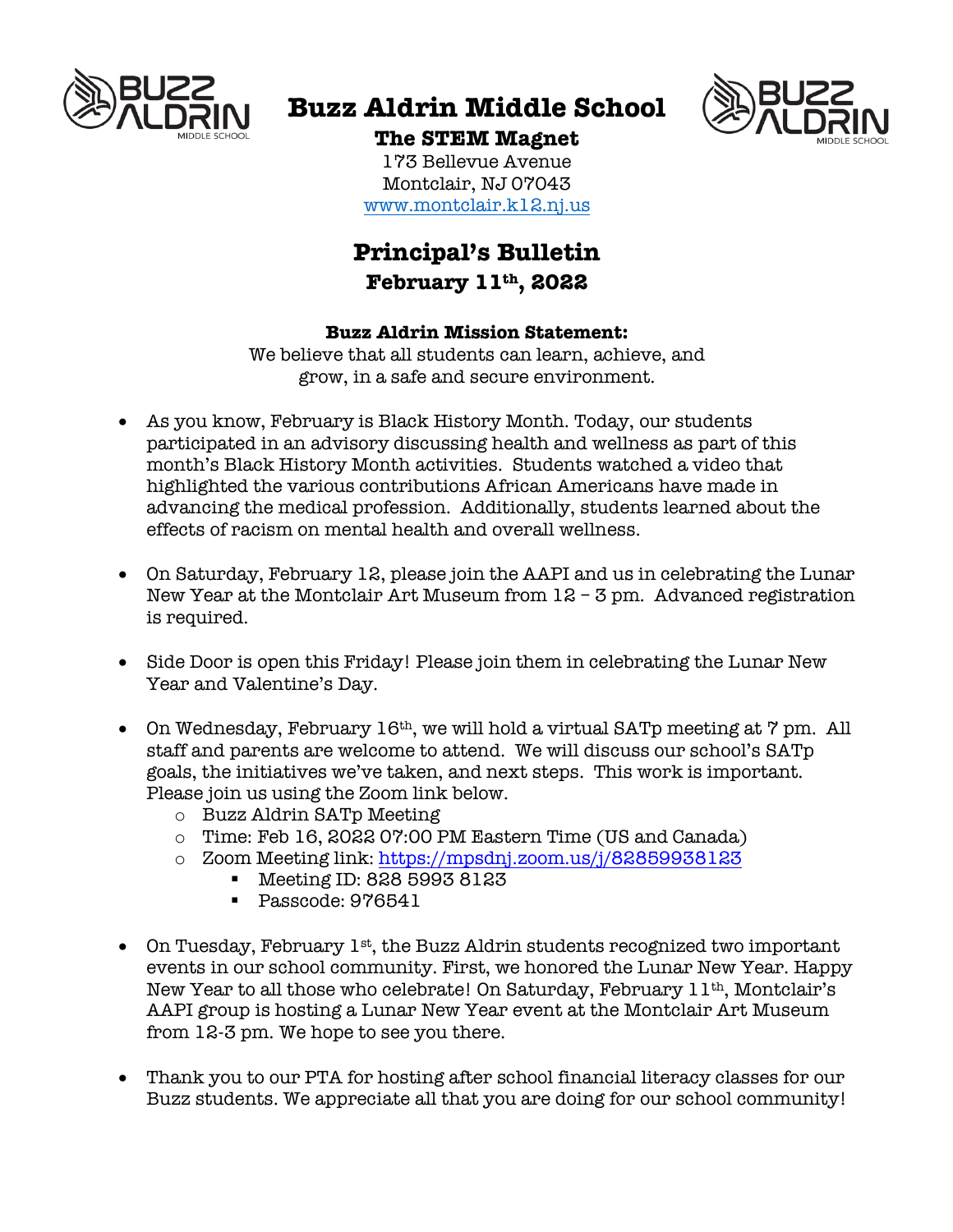- Please see the following updates from SEPAC:
	- o Winter 2022 Workshops offered by SPAN Click here
	- o 2/28 SEPAC General Meeting @ 7:00 pm Tentative Topic Assistive Technology
	- o **SEPAC is hosting a forum on February 28th** to meet the BOE candidates. The goal of the forum is to formally meet the candidates, gain a better understanding of their basic knowledge of Special Education within Montclair Public Schools, programming, current practices and allow each candidate an opportunity to share their thoughts, ideas, and/or concerns as well answer questions submitted by our community as a whole.
		- The forum will be via zoom (zoom link will be shared at a later date) starting promptly at 7:07 p.m. We ask that you share this date and details with your families in your respective buildings. All questions can be submitted via email to the general SEPAC mailbox montclairsepac@gmail.com **by February 21st**.
- **COVID-19 Testing & Health Updates**: The Montclair Public School District will be providing COVID-19 rapid antigen testing to all staff and students on Tuesdays and Fridays from 4 to 6 pm at the Annex Atrium, located at 141 Park St. Parking can be found in the rear on North Fullerton Avenue. If applicable, please remember to bring your insurance card and ID. There will be no out-ofpocket cost to families and staff members.
- Schedule Change Requests: As stated previously, we are not granting schedule change requests for elective courses. The scheduling team worked hard over the summer and during the beginning of the school year to ensure that the elective courses were as balanced as possible. Given the COVID-19 numbers, we cannot imbalance the class sizes. Thank you in advance for your cooperation and understanding.
- MFEE Update: Please see the following message from the MFEE: The Montclair Fund for Educational Excellence (MFEE) is our town's local education fund that supports all Montclair students, teachers, staff, and caregivers. Buzz Aldrin students receive social/emotional support and innovative teaching tools through MFEE grants, teachers boost their learning through out-of-the-box Professional Development grants, families get resources and support through MFEE Programs like Learning Circles on Race, PEEPs/Little PEEPs, and Navegadores Escolares. Your donations - no matter how small - fuel all of this work! MFEE's Annual Appeal is in its final weeks, and your donation to MFEE can win up to \$2,000 for our school! From **now until February 28th**, any donor who gives \$20 and above will be entered in a lottery to award a \$1,000 grant to their favorite school. Be sure to "credit" Buzz Aldrin's team page when donating. This will enter Buzz Aldrin in a SECOND lottery to win an ADDITIONAL \$1,000 grant. While you're there, check out all of the ways that your donations boost learning at Buzz Aldrin. Donate

here: https://givebutter.com/mfeeforthem2022/buzzaldrin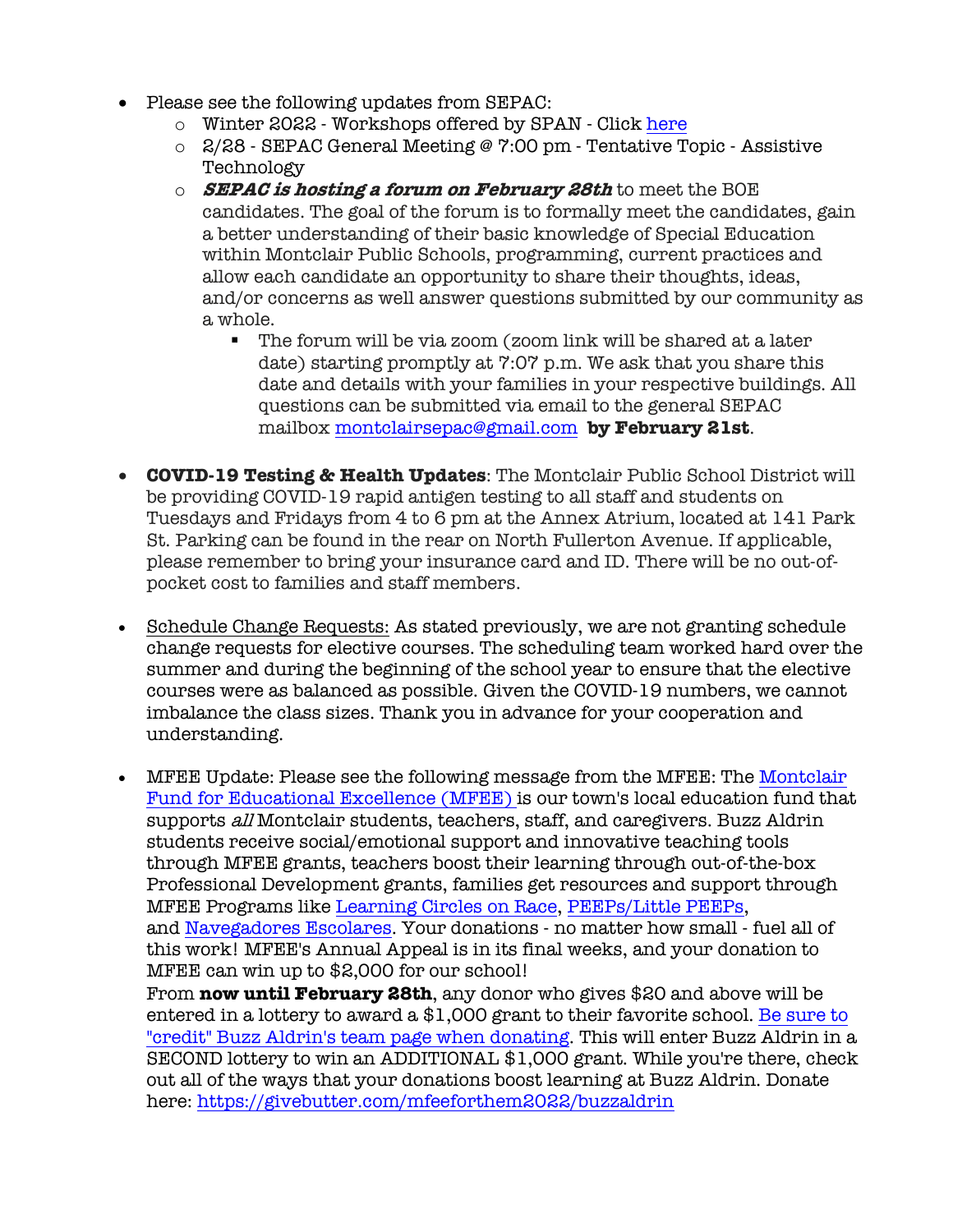- o Check out how happy last year's appeal winners were when they received the news! Watch video.
- o MFEE is continuing its PEEPs program and still has space for new students. If you are interested in having your child participate, please click on the link above.
- We are no longer issuing loaner Chromebook devices to students. Students will be responsible for bringing their own charged devices to school. Additionally, we are not accepting parent drop-offs for any items other than Chromebooks.

### • **General Reminders & Updates for Parents/Families:**

- $\circ$  Please remind your children to be careful with our district-issued Chromebooks. We have many students who are placing requests for damaged devices.
- o As the cooler weather continues, please ensure your children are dressed appropriately for outdoor conditions. This means wearing a coat, sweatshirt, hat, or any other clothing that allows for students to be comfortable during the day and for outdoor lunch/recess.
- $\circ$  When students have indoor recess, they will be in the auditorium. Since there will be classes running in the auditorium during this time, it is important that students bring their own books to read or something to work on independently. While it is their free time to unwind and relax, we must also be mindful of our dance classes.
- o Cell phone use is not permitted during the school day. Parents should not text or call their children during school hours.
- o Masks are required at all times while in the building. If possible, please send your child to school with an extra mask in case the original mask is misplaced or damaged. If students cannot follow the mask policy, they will be sent home.
- o Please make sure your child brings a water bottle to school each day.
- o Students are required to bring their fully charged Chromebooks and are encouraged to bring their Chromebook chargers to school each day.
- o Please complete a free/reduced meal application if you would like to do so. The online form is available at https://www.nlappscloud.com/ and hard copies are available in the main office. You may also visit the Department of Agriculture's website to access an application in a language other than English or Spanish (https://www.fns.usda.gov/cn/translatedapplications).
- o Again, please **DO NOT** drop off or pick up your child in the front of the building or in a location where they must cross the street. Grownups need to remain in their cars and be sure not to block the staff parking lot while waiting for their children. Students should not cross the street at any location other than the designated crosswalks. Parents should not stand in the staff parking lot to pick up their children. **This is a safety issue.** Despite the number of times this is written in school communications, this is still a problem. Please abide by the school's rules.
- o **Parents are not permitted to drop off belongings, lunches, materials throughout the day.** We will not accept materials dropped off while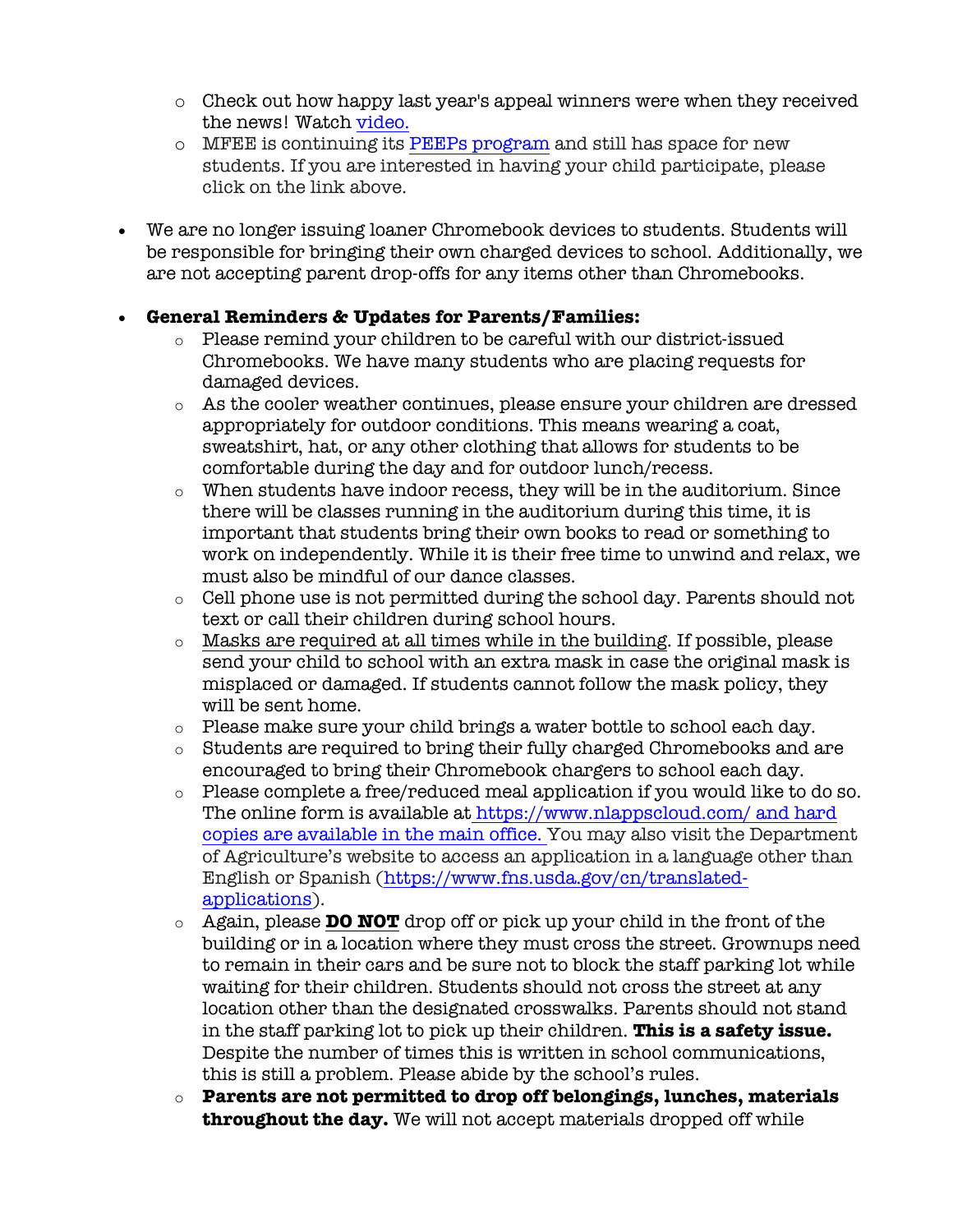school is in session. Therefore, it is essential that you make sure your child has all the necessary materials he/she/they would need prior to entering the building.

- $\circ$  The health forms must be completed by 7:00 am on Tuesdays and Thursdays. This must be done in order for students to attend classes. If health forms are not completed in time, students will need to wait in the auditorium until they can complete one themselves. This results in a loss of valuable instructional time.
- o There are no visitors permitted in the building at any time.
- o Please encourage your child to leave their desk shields (dividers) in their lockers when not in use. We do not have enough extras to provide loaners for all those who forget.
- o Parents are not permitted to ask teachers for remote instruction without prior approval granted from building administration. Remote instruction can only be granted for COVID-related reasons.
- Yearbooks: Yearbooks are now on sale! To order your copy of the yearbook please visit https://www.jostens.com/yearbooks/students-and-parents/aboutyearbooks, or reach out to Mrs. Mintz (jmintz@montclair.k12.nj.us) with any questions. Please see the attached Yearbook flyer.

### • **Set Painting Club - The Little Mermaid Jr. - The Musical**

- o Our evening Set Painting / Props Club sessions are quickly approaching. We are now accepting sign ups and space is limited. Our Set Design Elective class will be ready to pass us our beautiful designs in the next two weeks. We will begin to make them come alive in color beginning in February. All participants will receive community service hours. Break out your painting clothes and come join the fun! **FOR MORE INFORMATION & TO REGISTER your student for an email invite to our google classroom:** Please email Karen-Ann Kaelin-Panico Theatrical Producing Director / Set Design Director kpanico@montclair.k12.nj.us Thank you for supporting the BAMS Theater Department!
- The Buzz Aldrin National Junior Honor Society is organizing a "Souper Bowl" during the week of February  $14<sup>th</sup> - 18<sup>th</sup>$ . All students are encouraged to bring in cans of soup that will be donated to Toni's Kitchen. NJHS students should check Google Classroom for more information about how to help with this event. Thank you in advance for your support!
- **Attention 8th grade art students!** If you are interested in submitting a portfolio to apply for Art 1 Honors at Montclair High School, please email Ms. Leard at aleard@montclair.k12.nj.us for more information. There is a Google Classroom to join, and there will be a Zoom Q & A session in February. Portfolios are due mid-April, so if you think you might be interested, don't delay!
- Wishing everyone a wonderful Super Bowl weekend and a Happy Valentine's Day on Monday!